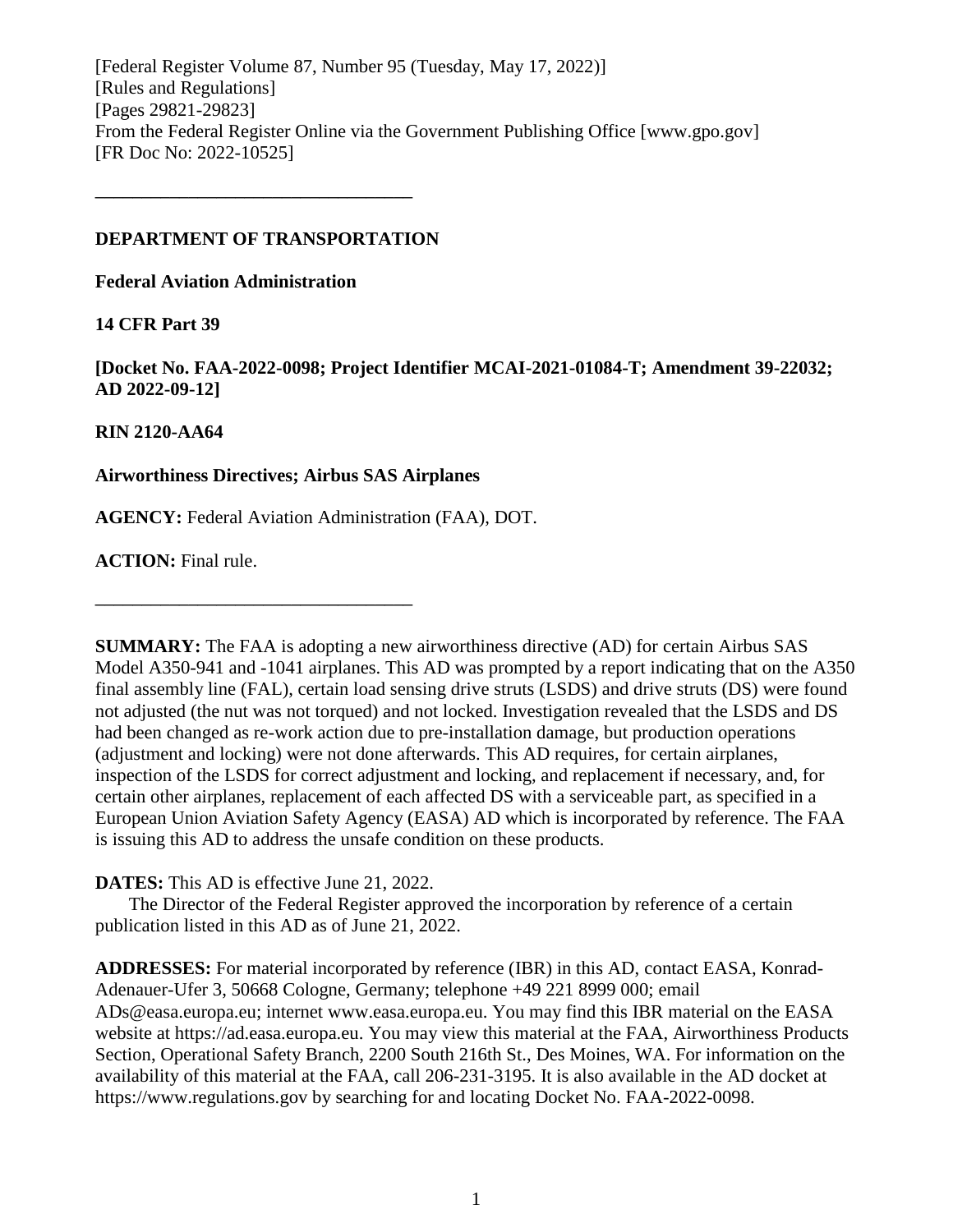### **Examining the AD Docket**

You may examine the AD docket at https://www.regulations.gov by searching for and locating Docket No. FAA-2022-0098; or in person at Docket Operations between 9 a.m. and 5 p.m., Monday through Friday, except Federal holidays. The AD docket contains this final rule, the mandatory continuing airworthiness information (MCAI), any comments received, and other information. The address for Docket Operations is U.S. Department of Transportation, Docket Operations, M-30, West Building Ground Floor, Room W12-140, 1200 New Jersey Avenue SE, Washington, DC 20590.

**FOR FURTHER INFORMATION CONTACT:** Dan Rodina, Aerospace Engineer, Large Aircraft Section, International Validation Branch, FAA, 2200 South 216th St., Des Moines, WA 98198; telephone and fax 206-231-3225; email dan.rodina@faa.gov.

### **SUPPLEMENTARY INFORMATION:**

### **Background**

EASA, which is the Technical Agent for the Member States of the European Union, has issued EASA AD 2021-0220, dated October 1, 2021 (EASA AD 2021-0220) (also referred to as the MCAI), to correct an unsafe condition for certain Airbus SAS Model A350-941 and -1041 airplanes.

The FAA issued a notice of proposed rulemaking (NPRM) to amend 14 CFR part 39 by adding an AD that would apply to certain Airbus SAS Model A350-941 and -1041 airplanes. The NPRM published in the Federal Register on February 10, 2022 (87 FR 7765). The NPRM was prompted by a report indicating that on the A350 FAL, LSDS track 1 and DS track 2 were found not adjusted (the nut was not torqued) and not locked. Investigation revealed that the LSDS and DS had been changed as re-work action due to pre-installation damage, but production operations (adjustment and locking) were not done afterwards. The NPRM proposed to require, for certain airplanes, inspection of the LSDS for correct adjustment and locking, and replacement if necessary, and, for certain other airplanes, replacement of each affected DS with a serviceable part, as specified in EASA AD 2021- 0220.

The FAA is issuing this AD to prevent degradation of the load-carrying capability of an LSDS or DS, which could result in the in-flight detachment of a flap, resulting in structural damage and reduced controllability of the airplane. See the MCAI for additional background information.

### **Discussion of Final Airworthiness Directive**

### **Comments**

The FAA received comments from the Air Line Pilots Association, International (ALPA), and an individual, who supported the NPRM without change.

### **Conclusion**

The FAA reviewed the relevant data, considered the comments received, and determined that air safety requires adopting this AD as proposed. Except for minor editorial changes, this AD is adopted as proposed in the NPRM. None of the changes will increase the economic burden on any operator. Accordingly, the FAA is issuing this AD to address the unsafe condition on these products.

### **Related Service Information Under 1 CFR Part 51**

EASA AD 2021-0220 describes procedures for a detailed inspection of the LSDS for correct adjustment and locking, and replacement of the LSDS if any discrepancy (movement of either nut) is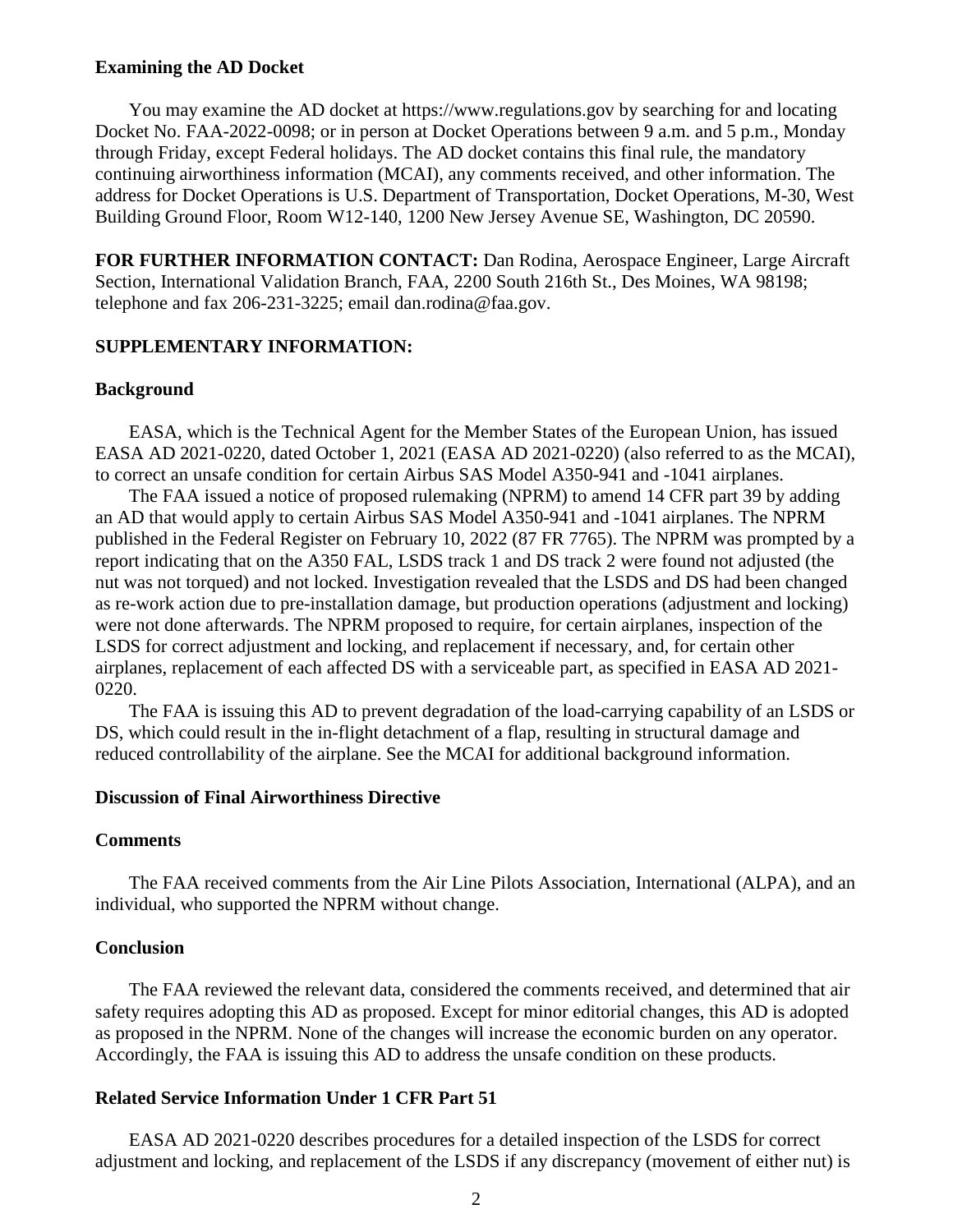found, for airplanes in Configurations 1 through 4. The service information also describes procedures for replacement of each affected DS with a serviceable part, for airplanes in Configurations 5 and 6. This material is reasonably available because the interested parties have access to it through their normal course of business or by the means identified in the ADDRESSES section.

### **Costs of Compliance**

The FAA estimates that this AD affects 6 airplanes of U.S. registry. The FAA estimates the following costs to comply with this AD:

| <b>Labor</b> cost                                                                | Parts cost          | Cost per<br>product | Cost on U.S.<br>operators                         |
|----------------------------------------------------------------------------------|---------------------|---------------------|---------------------------------------------------|
| LSDS inspection: Up to 14 work-hours $\times$ \$85<br>per hour = $Up$ to \$1,190 | \$0                 | Up to \$1,190       | Up to $$7,140(6)$<br>airplanes).                  |
| DS replacement: Up to 11 work-hours $\times$ \$85 per<br>hour = $Up$ to \$935    | $Up$ to<br>\$84,470 |                     | Up to \$85,405   Up to \$85,405 (1)<br>airplane). |

# **Estimated Costs for Required Actions**

The FAA estimates the following costs to do any necessary on-condition LSDS replacement that is required based on the results of any required actions. The FAA has no way of determining the number of aircraft that might need this on-condition replacement:

#### **Estimated Costs of On-Condition Actions**

| Labor cost                                                                                               | Parts cost Cost per product |
|----------------------------------------------------------------------------------------------------------|-----------------------------|
| Up to 10 work-hours (2 per LSDS) $\times$ \$85 per hour = Up to \$850   Up to \$76,173   Up to \$77,023. |                             |

According to the manufacturer, some or all of the costs of this AD may be covered under warranty, thereby reducing the cost impact on affected individuals. The FAA does not control warranty coverage for affected individuals. As a result, the FAA has included all known costs in the cost estimate.

### **Authority for This Rulemaking**

Title 49 of the United States Code specifies the FAA's authority to issue rules on aviation safety. Subtitle I, section 106, describes the authority of the FAA Administrator. Subtitle VII: Aviation Programs, describes in more detail the scope of the Agency's authority.

The FAA is issuing this rulemaking under the authority described in Subtitle VII, Part A, Subpart III, Section 44701: General requirements. Under that section, Congress charges the FAA with promoting safe flight of civil aircraft in air commerce by prescribing regulations for practices, methods, and procedures the Administrator finds necessary for safety in air commerce. This regulation is within the scope of that authority because it addresses an unsafe condition that is likely to exist or develop on products identified in this rulemaking action.

### **Regulatory Findings**

This AD will not have federalism implications under Executive Order 13132. This AD will not have a substantial direct effect on the States, on the relationship between the national government and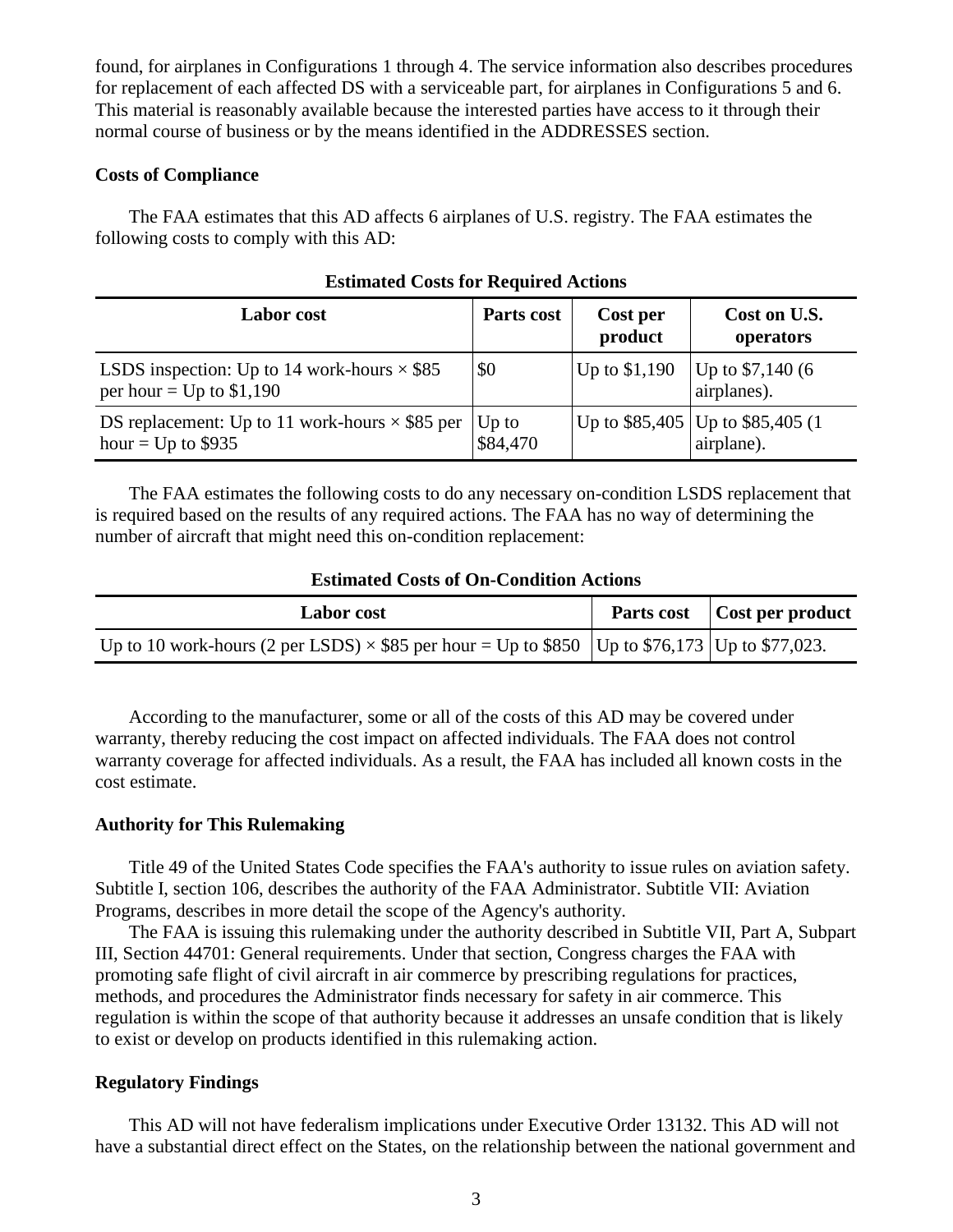the States, or on the distribution of power and responsibilities among the various levels of government.

For the reasons discussed above, I certify that this AD:

- (1) Is not a "significant regulatory action" under Executive Order 12866,
- (2) Will not affect intrastate aviation in Alaska, and

(3) Will not have a significant economic impact, positive or negative, on a substantial number of small entities under the criteria of the Regulatory Flexibility Act.

# **List of Subjects in 14 CFR Part 39**

Air transportation, Aircraft, Aviation safety, Incorporation by reference, Safety.

# **The Amendment**

Accordingly, under the authority delegated to me by the Administrator, the FAA amends 14 CFR part 39 as follows:

# **PART 39–AIRWORTHINESS DIRECTIVES**

1. The authority citation for part 39 continues to read as follows:

Authority: 49 U.S.C. 106(g), 40113, 44701.

# **§ 39.13 [Amended]**

2. The FAA amends § 39.13 by adding the following new airworthiness directive: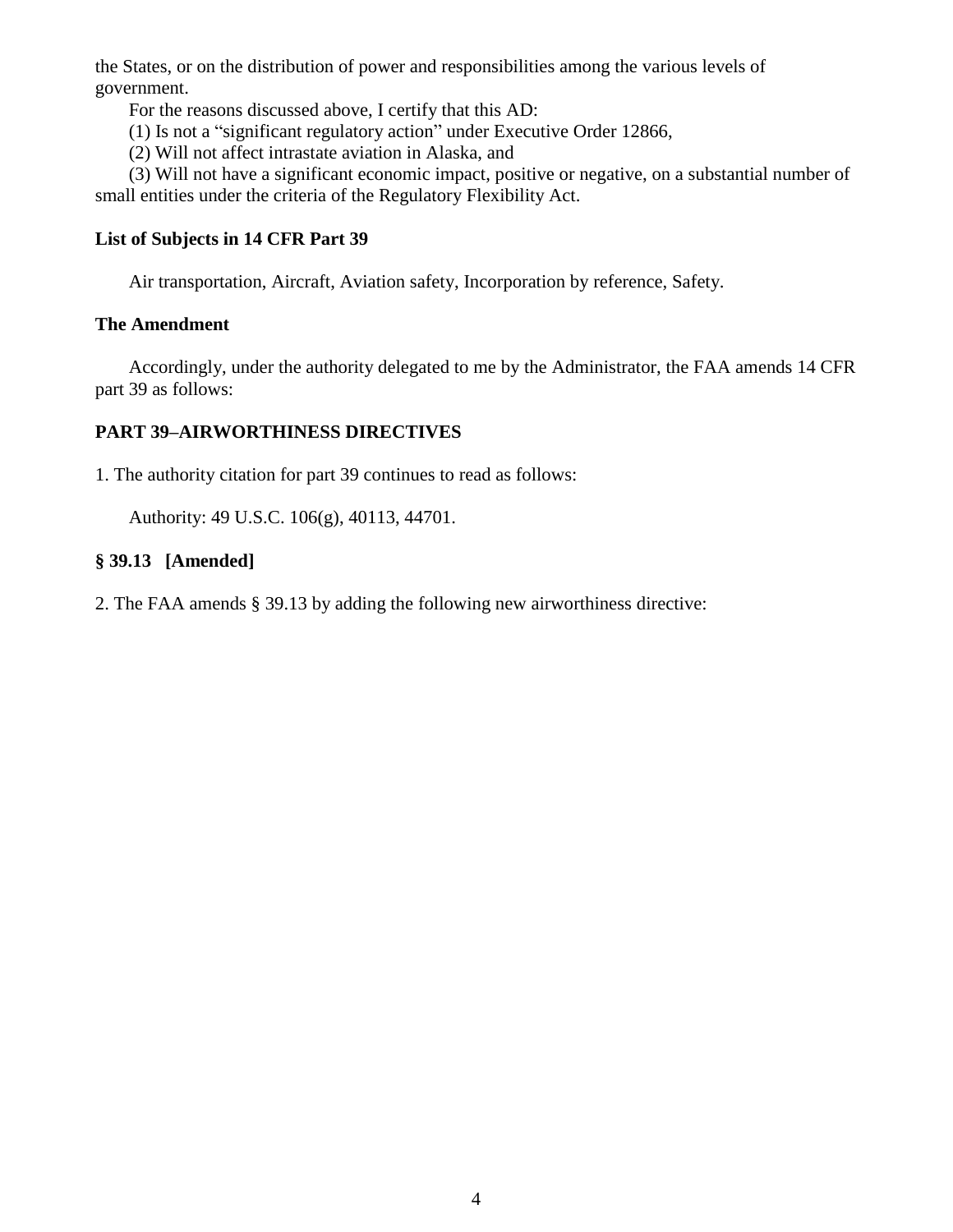

# **AIRWORTHINESS DIRECTIVE**

**www.faa.gov/aircraft/safety/alerts/** www.gpoaccess.gov/fr/advanced.html

**2022-09-12 Airbus SAS:** Amendment 39-22032; Docket No. FAA-2022-0098; Project Identifier MCAI-2021-01084-T.

### **(a) Effective Date**

This airworthiness directive (AD) is effective June 21, 2022.

# **(b) Affected ADs**

None.

# **(c) Applicability**

This AD applies to Airbus SAS Model A350-941 and -1041 airplanes, certificated in any category, as identified in European Union Aviation Safety Agency (EASA) AD 2021-0220, dated October 1, 2021 (EASA AD 2021-0220).

### **(d) Subject**

Air Transport Association (ATA) of America Code 27, Flight Controls.

# **(e) Unsafe Condition**

This AD was prompted by a report indicating that on the A350 final assembly line (FAL), certain load sensing drive struts (LSDS) and drive struts (DS) were found not adjusted (the nut was not torqued) and not locked. Investigation revealed that the LSDS and DS had been changed as re-work action due to pre-installation damage, but production operations (adjustment and locking) were not done afterwards. The FAA is issuing this AD to prevent degradation of the load-carrying capability of an LSDS or DS, which could result in the in-flight detachment of a flap, resulting in structural damage and reduced controllability of the airplane.

# **(f) Compliance**

Comply with this AD within the compliance times specified, unless already done.

# **(g) Requirements**

Except as specified in paragraph (h) of this AD: Comply with all required actions and compliance times specified in, and in accordance with, EASA AD 2021-0220.

# **(h) Exceptions to EASA AD 2021-0220**

(1) Where EASA AD 2021-0220 refers to its effective date, this AD requires using the effective date of this AD.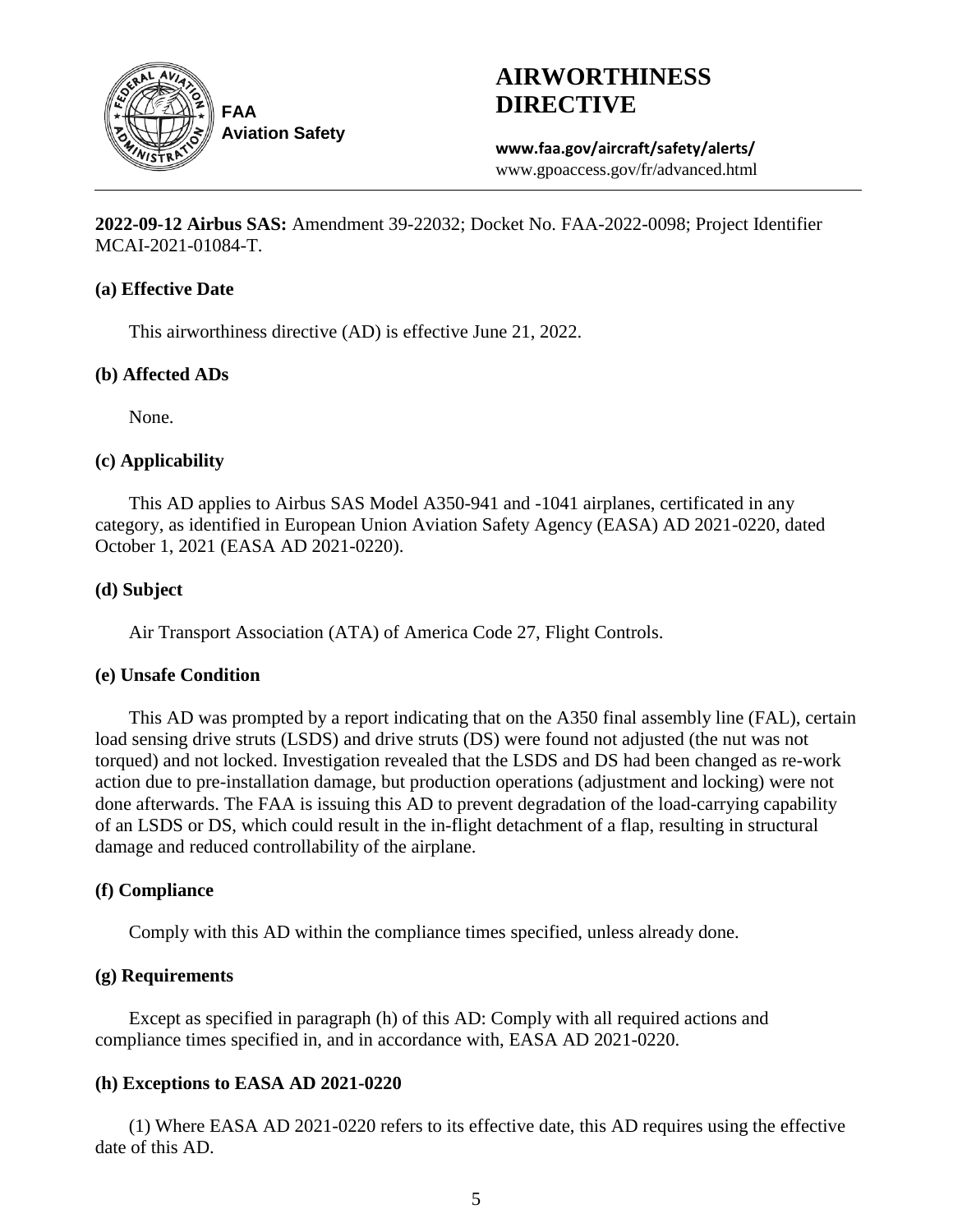(2) Where paragraph (2) of EASA AD 2021-0220 refers to a "discrepancy, as defined in the SB," this AD defines a discrepancy as movement of either nut.

(3) The "Remarks" section of EASA AD 2021-0220 does not apply to this AD.

### **(i) No Reporting Requirement**

Although the service information referenced in EASA AD 2021-0220 specifies to submit certain information to the manufacturer, this AD does not include that requirement.

#### **(j) Additional AD Provisions**

The following provisions also apply to this AD:

(1) Alternative Methods of Compliance (AMOCs): The Manager, Large Aircraft Section, International Validation Branch, FAA, has the authority to approve AMOCs for this AD, if requested using the procedures found in 14 CFR 39.19. In accordance with 14 CFR 39.19, send your request to your principal inspector or responsible Flight Standards Office, as appropriate. If sending information directly to the Large Aircraft Section, International Validation Branch, send it to the attention of the person identified in paragraph (k) of this AD. Information may be emailed to: 9-AVS-AIR-730- AMOC@faa.gov. Before using any approved AMOC, notify your appropriate principal inspector, or lacking a principal inspector, the manager of the responsible Flight Standards Office.

(2) Contacting the Manufacturer: For any requirement in this AD to obtain instructions from a manufacturer, the instructions must be accomplished using a method approved by the Manager, Large Aircraft Section, International Validation Branch, FAA; or EASA; or Airbus SAS's EASA Design Organization Approval (DOA). If approved by the DOA, the approval must include the DOAauthorized signature.

(3) Required for Compliance (RC): Except as required by paragraph (j)(2) of this AD, if any service information contains procedures or tests that are identified as RC, those procedures and tests must be done to comply with this AD; any procedures or tests that are not identified as RC are recommended. Those procedures and tests that are not identified as RC may be deviated from using accepted methods in accordance with the operator's maintenance or inspection program without obtaining approval of an AMOC, provided the procedures and tests identified as RC can be done and the airplane can be put back in an airworthy condition. Any substitutions or changes to procedures or tests identified as RC require approval of an AMOC.

### **(k) Related Information**

For more information about this AD, contact Dan Rodina, Aerospace Engineer, Large Aircraft Section, International Validation Branch, FAA, 2200 South 216th St., Des Moines, WA 98198; telephone and fax 206-231-3225; email dan.rodina@faa.gov.

#### **(l) Material Incorporated by Reference**

(1) The Director of the Federal Register approved the incorporation by reference of the service information listed in this paragraph under 5 U.S.C. 552(a) and 1 CFR part 51.

(2) You must use this service information as applicable to do the actions required by this AD, unless this AD specifies otherwise.

(i) European Union Aviation Safety Agency (EASA) AD 2021-0220, dated October 1, 2021.

(ii) [Reserved]

(3) For EASA 2021-0220, contact EASA, Konrad-Adenauer-Ufer 3, 50668 Cologne, Germany; telephone +49 221 8999 000; email ADs@easa.europa.eu; internet www.easa.europa.eu. You may find this EASA AD on the EASA website at https://ad.easa.europa.eu.